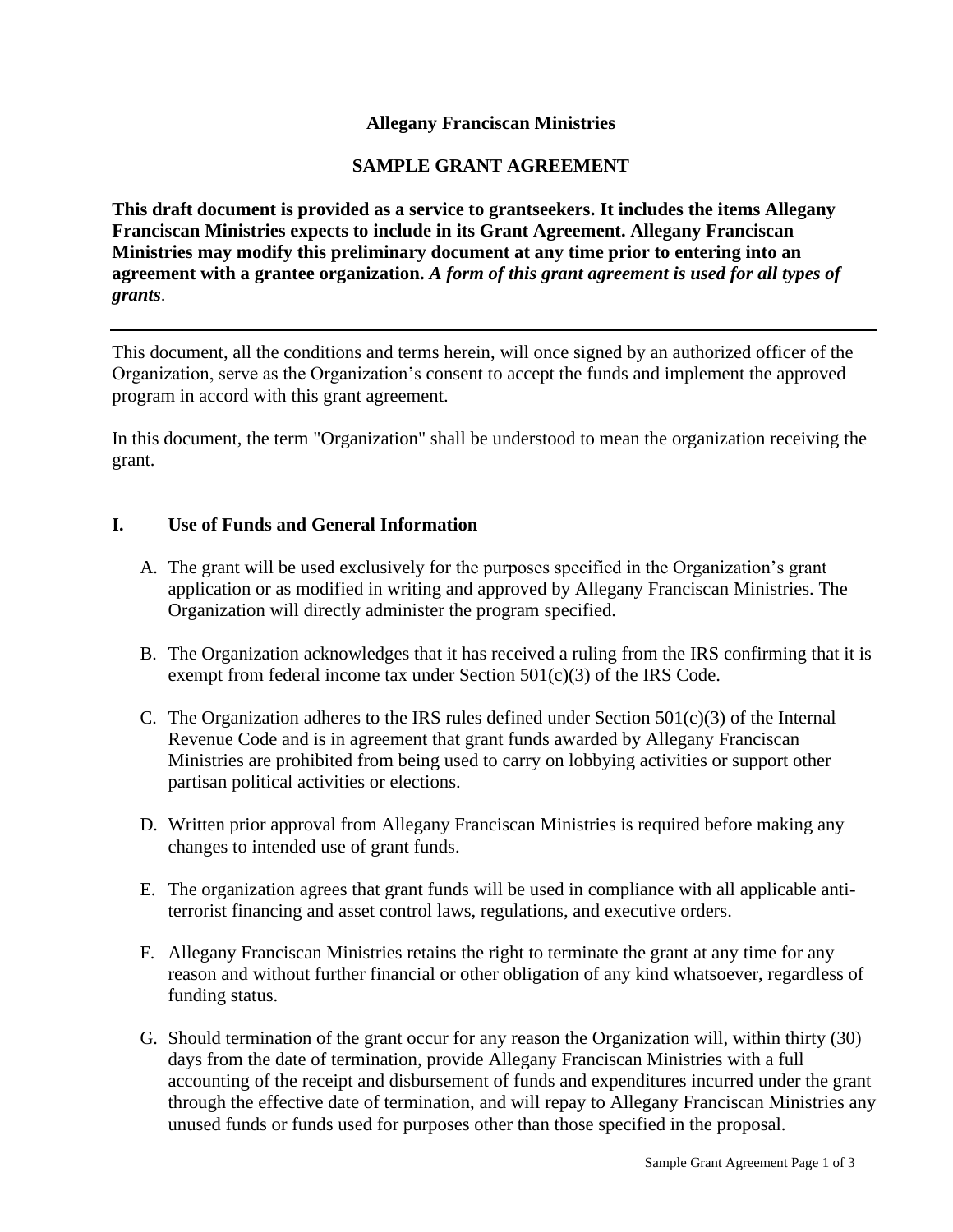### **II. Payments and Reports**

Scheduled Reporting Date(s) and Report Type (verbal or written)

- A. Allegany Franciscan Ministries will make payments in one or multiple installments, according to a timeframe agreed upon with the Organization. Payment will be issued within 30 days of the time a progress report is received and approved.
- B. The Organization will provide a report to Allegany Franciscan Ministries by the dates set in Allegany Franciscan Ministries' online grants management system. Reports will either be submitted online or will be completed verbally with the staff person overseeing the grant and may include a program and financial report. The program report should summarize success, challenges, obstacles, and lesson learned in the implementation of the grant. Reporting schedule information can be found in the Allegany Franciscan Ministries' online grants management system.
- C. If, at the time of each scheduled report, the Organization has spent at least 80% of the initial payment, Allegany Franciscan Ministries will release the next payment. If the Organization has not spent 80% of the initial payment, staff will determine together with the Organization when the next payment should be released.
- D. Allegany Franciscan Ministries offers two different payment methods for the Organization to receive payment(s) - ACH (electronic payments) or Check. For more information on ACH, see [our FAQs.](https://afmfl.org/wp-content/uploads/2022/02/ACH-FAQs-updated.pdf)

Preferred Payment Type - choose one option Please indicate your preferred payment type to receive payment(s) from Allegany Franciscan Ministries and enter the required additional information for the option selected.

Choices: ACH (electronic payments) Check

ACH Payment Type - additional information Staff Leads for ACH

Check Payment Type – additional information Current Mailing Address

#### **III. Acknowledgement**

A. Allegany Franciscan Ministries may publicize the grant and report on the grant's outcomes, as it deems appropriate. Allegany Franciscan Ministries will consult with the Organization prior to major announcements. In any acknowledgement or recognition of the grant, and in any publication or press releases, the Organization will refer to Allegany Franciscan Ministries as "Allegany Franciscan Ministries".